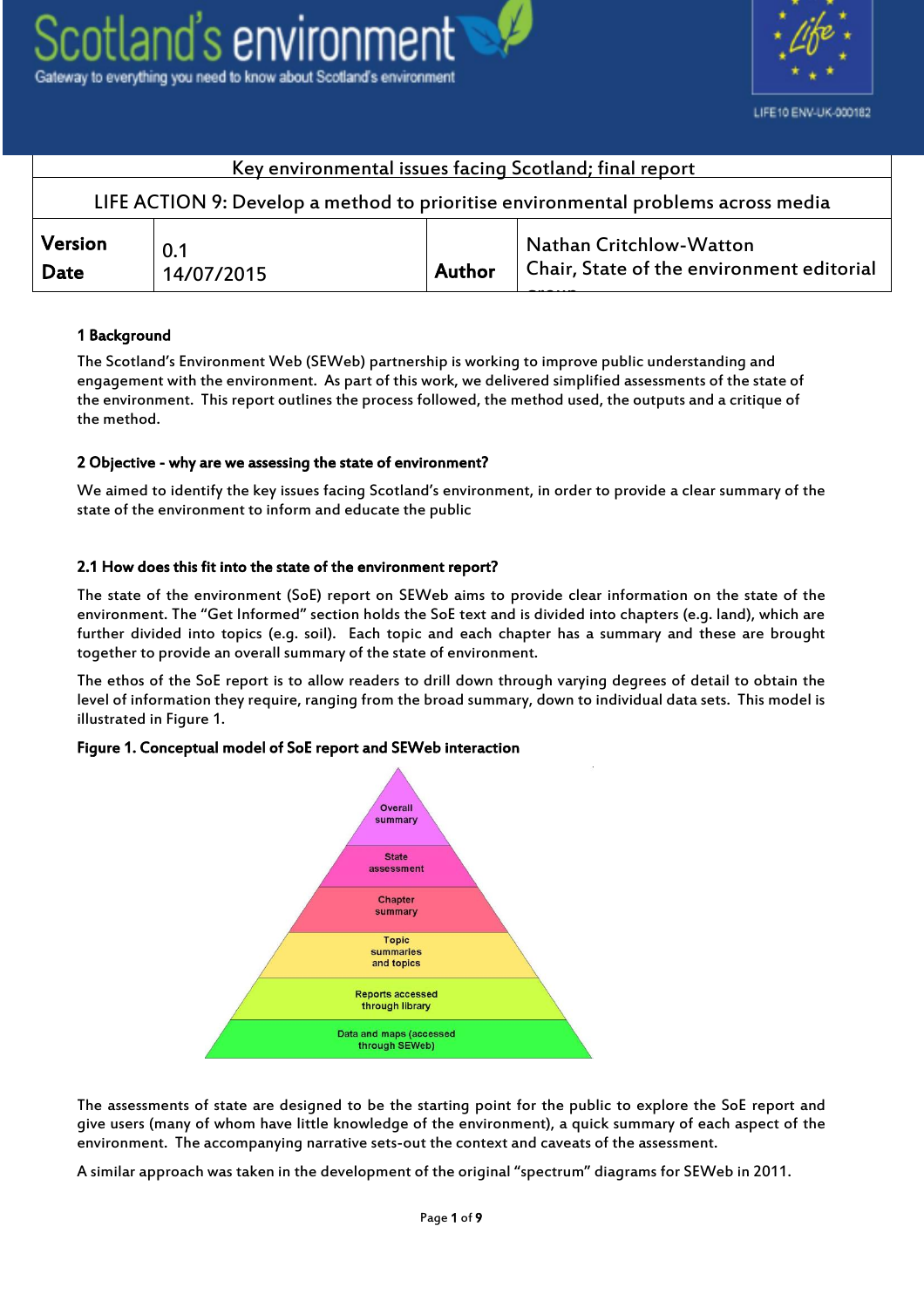Ipsos-MORI reviewed the 2011 SoE text and spectrum diagrams using independent focus groups and reported that "Some participants were very positive about [the spectrum diagrams], describing them as "easy to understand", "clever" and "concise". Some participants felt the diagrams explained "in a nutshell" how each aspect of the environment had changed over time. In contrast, other participants described the diagrams as "boring", "confusing" and "difficult to interpret"".

Furthermore, "Participants had a great deal of trust in the summary diagrams".

From this work, we concluded that the summary diagrams do aid public understanding of the state of the environment, but that further work was required to simplify the visualisation of the assessments, and give more transparency on how the assessments were made.

#### 3 Developing and selecting an assessment method

Initial option development was carried out in SEPA, then reviewed by the editorial group. The initial options were based on previous work (developed as part of Scottish Government's [CAMERAS](http://www.camerasscotland.org/scottish-environmental-monitoring-strategy) initiative, and used to review Scotland's monitoring effort).

These used a complex matrix, by which various combinations of pressure and drivers were assessed and scored, based on factors such as geographic extent, reversibility, severity and whether there was a "tipping point". Although the editorial group were happy to support using this process, they made useful comments on the likely issues with such a detailed process, and recommended simplifying the assessment method.

## 4 Method and process used

## 4.1 Process used

Assessing and prioritising the key environmental issues is by definition complex and difficult. As the SoE report covers a wide range of topics, developing a strictly objective method which allows comparison between them was difficult. Consequently, the editorial group opted to use a more subjective method, drawing on the expertise held by Scottish scientists and policy makers. These specialists carried out assessments, following strict criteria which attempted to minimise subjectivity and maximise comparability.

Assessments were carried out for the majority of the topics in the SoE report. A small number of topics were excluded (because it was deemed inappropriate to assess them, due to no shared opinion of what a "good state" would be), or because there were other sources of information for the public to consult (the Marine Atlas was felt to be a good source for marine waters, and there were concerns that providing an assessment based on a different method may be confusing).

Groups of specialists for each topic were identified by the topic authors and the editorial group, with further nominations requested from [Scottish Environment Link.](http://www.scotlink.org/) A spread of expertise was sought, although group membership was biased towards members of the organisations active in the SEWeb initiative.

An average of six specialists per topic was identified, drawn from across non-governmental organisations, SEWeb partners, academics and Main Research Providers. The list of participants can be seen in annex 1.

These specialists were asked to complete the assessment exercise online individually. The outputs for each topic were collated and sent to all the members of that group.

A teleconference between the specialists was then held, during which a consensus view on the drivers and pressures, state and trend of that topic was established.

The separation of the process (an individual element, followed by a meeting to achieve consensus) was deliberate; allowing specialists the space to consider their responses individually helps to avoid "group think" and confirmation bias. This approach is more effective at gathering the true range of views than developing a shared view in a group.

A summary of the output, a note of the discussion and of the participants was sent to all the specialists identified. A small number of the specialists only took part in one aspect of the assessment (either the individual scoring, or the group discussion), and these are flagged in the individual topic summaries.

Every expert was asked to confirm that they were willing to have their name and organisation listed as participating in the process.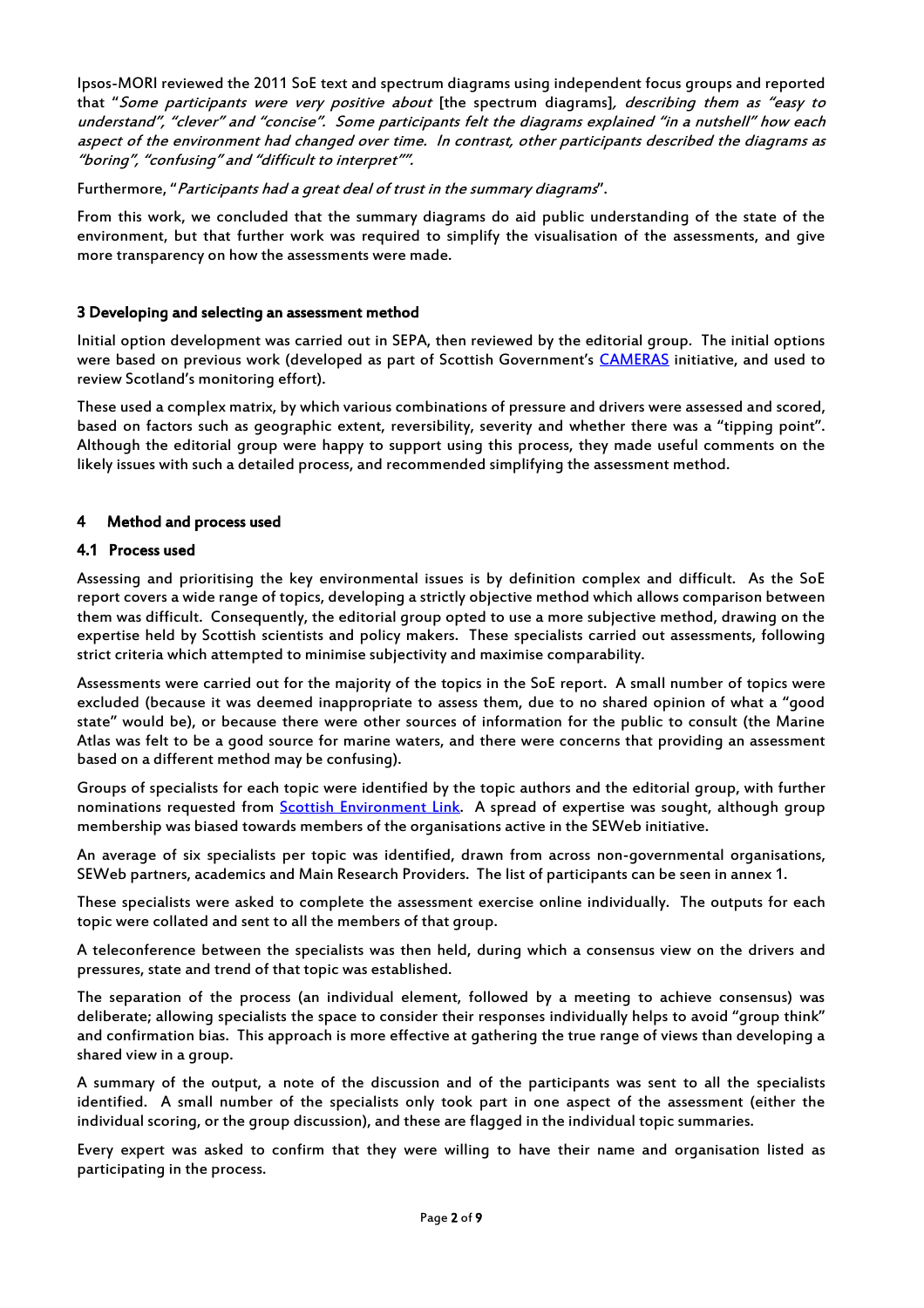Once the expert groups had signed-off the output, the topic assessments were brought together and reviewed by the Editorial Group. For two topics, the editorial group arbitrated between different points of view within the group and recommended a final position. The specialist groups for these topics accepted the arbitrated result.

The process for assessing the state of environment is illustrated in Figure 2.

## Figure 2. Process for producing assessments



## 4.2 Assessment method

There were five components to the work:

- 1) An expert judgment of the current state of the environment
- 2) An expert judgment of the trend in state
- 3) A brief narrative, expanding on the above conclusions
- 4) The list of primary and secondary pressure(s) which resulted in the current state
- 5) A list of the datasets which contributed to the conclusions above

The state and trend assessments are embedded in the SoE report (for example, a number of topics in the "[water](http://www.environment.scotland.gov.uk/get-informed/water/)" chapter), and the "[indicators and data](http://www.environment.scotland.gov.uk/get-informed/indicators-and-data/)" pages have started to publish the data sets drawn on. As discussed in section 6.0, the primary and secondary pressures haven't been published separately, but are included in individual topics.

## 4.2.1 An expert judgment of the current state of the environment

The greatest challenge in making the assessments was coming to an agreed view of what the "desired" state of the environment was. Without clarity of the endpoint, having meaningful discussion on the current state is impossible.

Due to the wide variation in topics (from "health and wellbeing" to "river and loch wildlife") , the appropriate end point differed.

For the more traditional topics, (such as soil and water) the endpoint was that "they must be able to fulfil all their expected functions", i.e. to be in an excellent state, they must provide all the benefits expected of a pristine environment. A topic would be assessed as in a poor state when it was degraded to such an extent that it was not able to carry out its functions or provide the benefits expected.

For other topics (e.g. fossil fuels and minerals), a working definition from th[e Brundtland Commission](http://www.un-documents.net/ocf-02.htm) was adopted, "development which meets the needs of current generations without compromising the ability of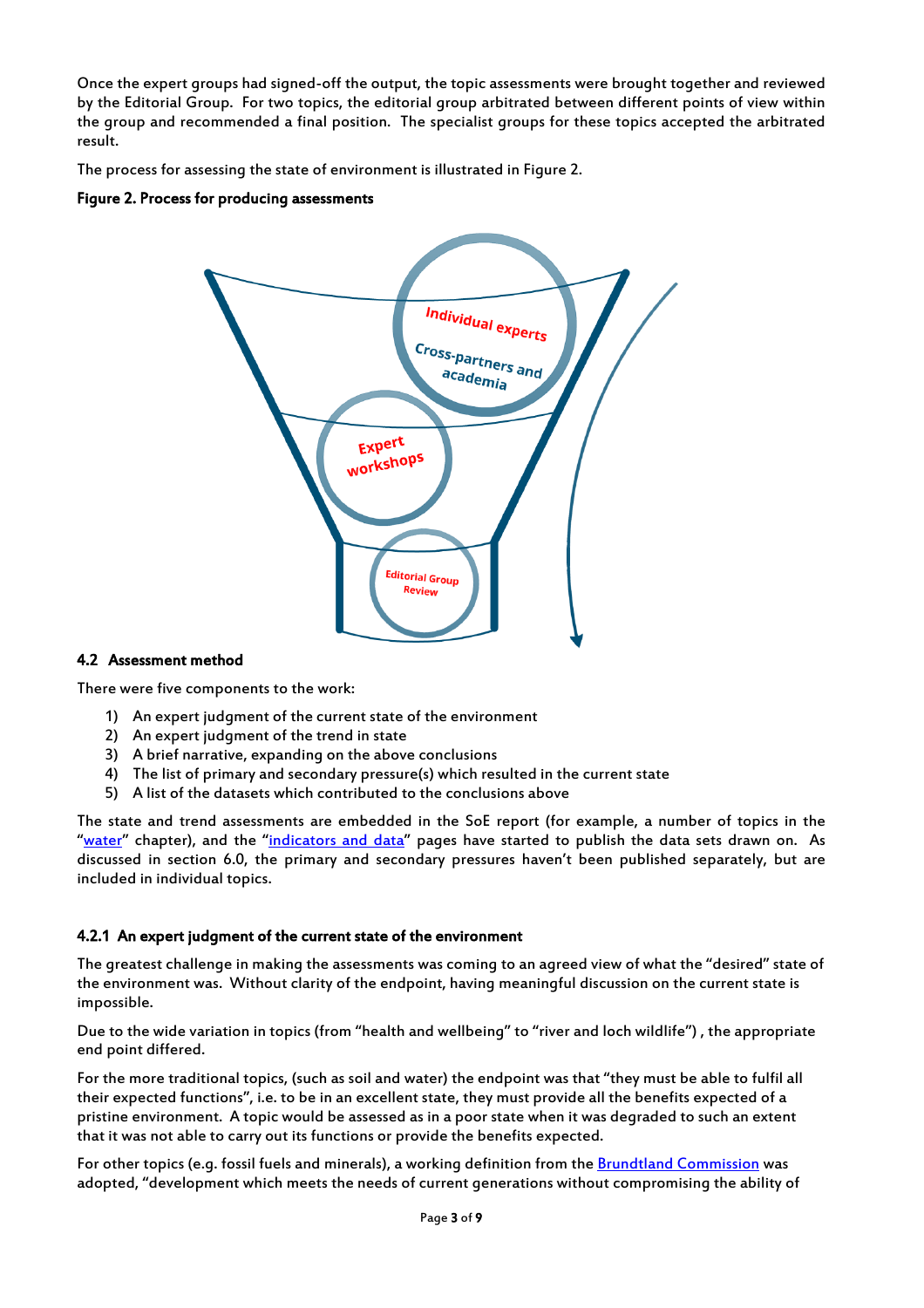future generations to meet their own needs". To be in excellent condition, there should be little damage to the natural capital, or to its sustainability.





Alongside the state assessment we wished to indicate the uncertainties accompanying the assessment. The method used [by the Intergovernmental panel on climate change](https://www.ipcc.ch/pdf/supporting-material/uncertainty-guidance-note.pdf) was adopted, based on elicitation of expert views.

|           | <b>High agreement</b><br><b>Limited evidence</b> | <b>High agreement</b><br>Medium evidence   | <b>High agreement</b><br>Robust evidence |                            |
|-----------|--------------------------------------------------|--------------------------------------------|------------------------------------------|----------------------------|
| Agreement | Medium agreement<br><b>Limited evidence</b>      | <b>Medium</b> agreement<br>Medium evidence | Medium agreement<br>Robust evidence      |                            |
|           | Low agreement<br><b>Limited evidence</b>         | Low agreement<br>Medium evidence           | Low agreement<br>Robust evidence         | Confidence<br><b>Scale</b> |

Evidence (type, amount, quality, consistency)-

Figure. 4 A depiction of evidence and agreement statements and their relationship to confidence.

For each assessment, the specialist groups were asked to characterise the amount of evidence supporting the assessment (high, medium or low) and the level of agreement within the group. This gives a greater degree of flexibility in assessing uncertainty, and allows us to make clearer statements to the public.

## 4.2.2 Trend

As well as assessing the state of a topic, an assessment of how that state is likely to change in future was required. It was recognised that future trends were difficult to predict, and that the uncertainties in the assessments would be greater.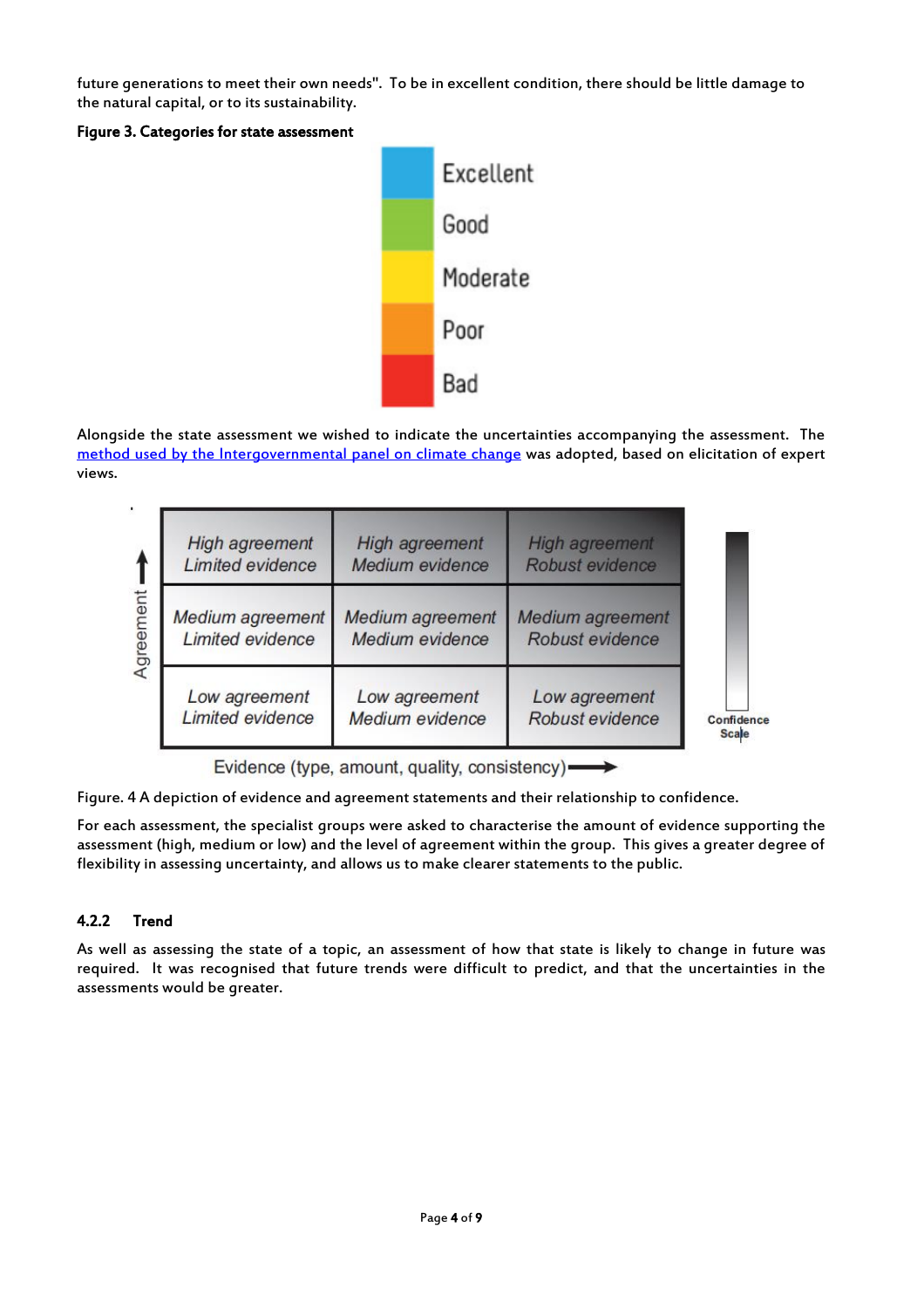#### Figure 5. Categories for trend assessment



There was only one topic where specialists felt able to make an assessment of state, but not of the trend.

We asked each specialist group assess the trend over the timescale they thought appropriate. As a guide, we suggested that the predicted trend be assessed over the time period during which current human activities were likely to have a strong impact.

The uncertainty around the trend assessments was expressed in the same way as for the state assessments.

## 4.2.3 Narrative

In order to produce a clear output, which was comparable across topics, the lists of drivers and pressures were constrained. The space for a narrative allowed more nuanced assessments to be recorded, or caveats on the assessment to be elaborated on.

## 4.2.4 Assessing pressures and drivers

The conceptual model for assessing the key environmental issues is illustrated in Figure 6. Specialists were asked to assess a combination of drivers and pressures (selected by the editorial group).

## Figure 6. Conceptual model for assessing the key environmental issues



Drivers are the overarching factors which result in a series of pressures on the environment which can themselves lead to a change of state of the environment.

List of drivers and the resulting pressures are shown in tables one and two.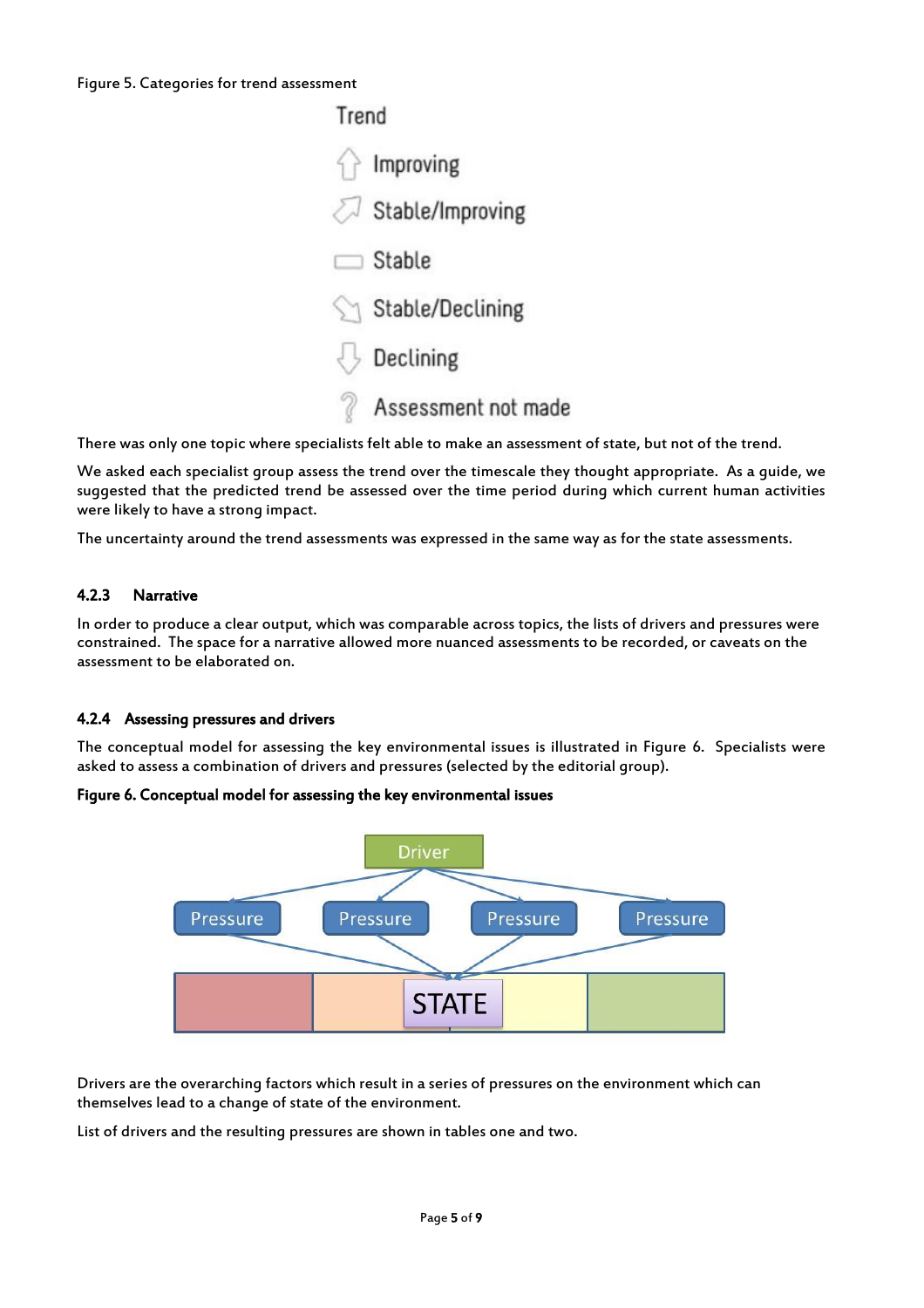#### Table 1. Drivers used in assessment

| <b>Drivers</b>                        |
|---------------------------------------|
| Agriculture/horticulture/silviculture |
| Energy production                     |
| Aquaculture & fisheries               |
| Urbanisation/development              |
| Other industry                        |
| Transport                             |

#### Table 2. Pressures used in assessment

| <b>Pressures</b>                                              |  |  |  |  |
|---------------------------------------------------------------|--|--|--|--|
| <b>Chemicals</b>                                              |  |  |  |  |
| Input of nutrients                                            |  |  |  |  |
| Input of chemical contaminants                                |  |  |  |  |
| <b>Hydrological</b>                                           |  |  |  |  |
| Abstractions & Water regulation                               |  |  |  |  |
| Flooding                                                      |  |  |  |  |
| <b>Physical</b>                                               |  |  |  |  |
| Building - e.g. sealing, flood defence, weirs, barrages etc.  |  |  |  |  |
| Altering - e.g. compaction, erosion, fragmentation of habitat |  |  |  |  |
| Input of particles (inc. sediment)                            |  |  |  |  |
| Input of light & temperature                                  |  |  |  |  |
| Input of odour, noise and vibration                           |  |  |  |  |
| Litter                                                        |  |  |  |  |
| <b>Biological</b>                                             |  |  |  |  |
| Exploitation (e.g. fishing)                                   |  |  |  |  |
| Invasive non-native species                                   |  |  |  |  |
| Disease and parasitism (inc. microbiological pathogens)       |  |  |  |  |

Any grouping of drivers and pressures is an attempt to simplify and compartmentalise complex systems and is consequently imperfect; there is a brief discussion of this in the critique section.

For each combination of drive and pressure, specialists were asked to assess whether that combination was a primary or secondary pressure.

Primary pressures were those which, on their own, were judged to comprise a major impact on the state of the topic. Secondary pressures may have been collectively significant, but, individually, would not "cause" the current state.

For example, for rivers the specialists may conclude that the input of nutrients arising from agricultural activities is a primary cause of the current state of the environment, whereas input of chemical contaminants from other industry is a secondary cause.

## 4.2.5 List of datasets

The assessments were based on expert judgment, with this judgment informed by underlying data sources and evidence. Although there may was not a direct mathematical relationship, these data sets provided a hinterland against which judgments of state were made.

The specialists were provided with a list of data sets for the topic and asked to check it, add additional data sets of which they took account, and remove those which were irrelevant.

Some of the key data sets from this list have been identified through the "[indicators and data](http://www.environment.scotland.gov.uk/get-informed/indicators-and-data/)" pages on SEWeb, although this process has not yet been completed.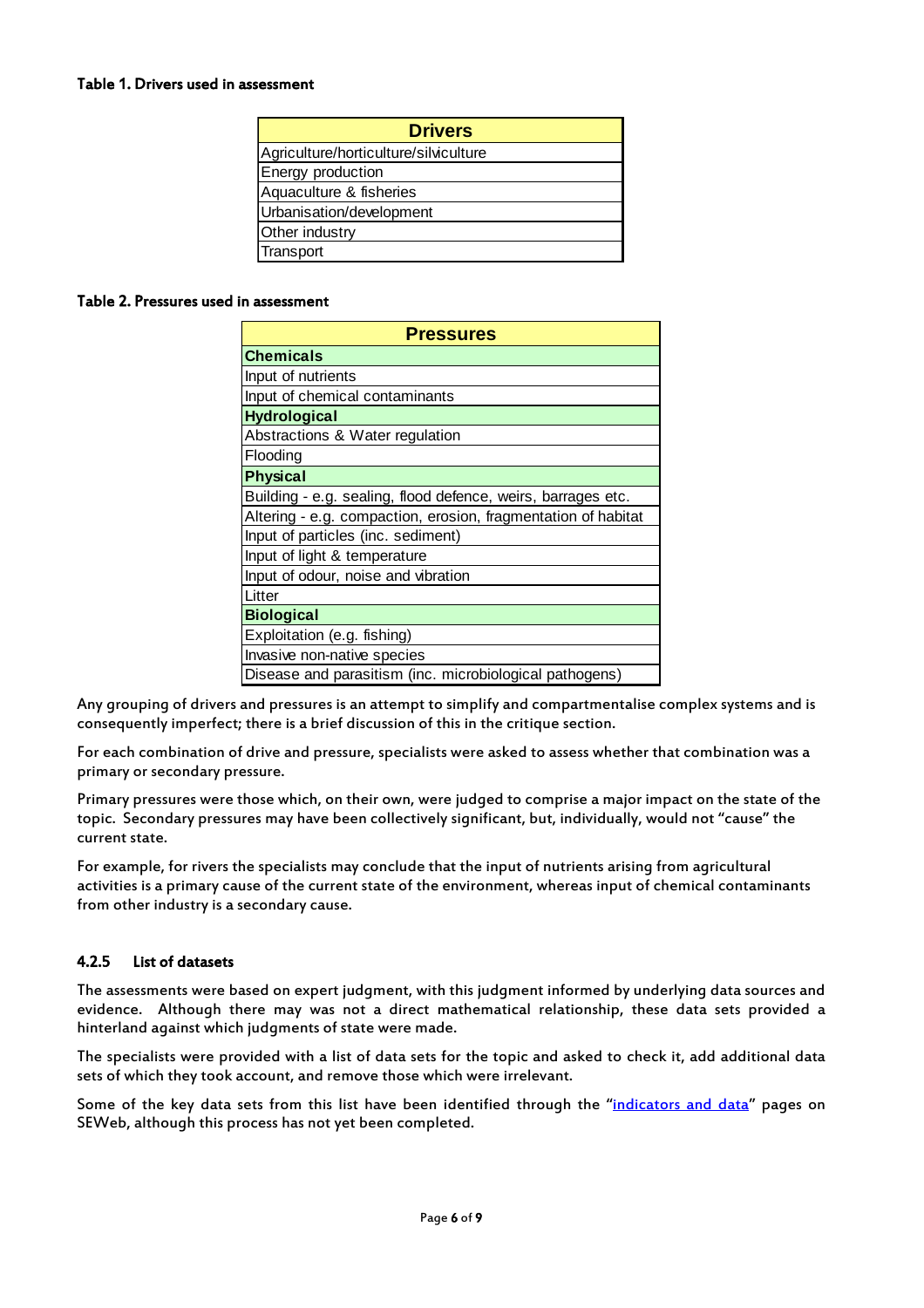## 5 Presentation of SoE assessment and key issues

The method for displaying the SoE assessments was based on the pictogram used by the Australian SoE report (Figure 7).

## Figure 7. Australian State of the Environment report pictogram



The editorial group considered using "spectrum" diagrams, as in the 2011 report (in these, the assessments were placed on a spectrum, rather than into discrete definition of good etc.). The original intention was to indicate a level of uncertainty, and try to signify that there was a spectrum of condition from bad to excellent. However, on reflection it was felt that this actually indicated a greater degree of certainty, and suggested that the specialists were able to define the state and trend much more accurately than was the case.

An example of the finished output is shown below.

Figure. 8 Assessment for example topic

# **State and trend**

State: Moderate - medium agreement, high evidence

Trend: Stable/improving - high agreement, high evidence

There is an explanation of the diagram and further information on how we carried out the assessments on the summary pages.

- Assessments are of the current "average" condition"; some rivers are in a worse condition, and others are in a better one. Equally, the condition of some river waters is declining, while others are improving.
- Making any overall assessment is necessarily a simplification.
- We have taken account of the scale of any damage to the environment in these assessments; impacts can be locally damaging, but may have little effect on a national scale.
- We have stated how confident we are in the assessments based on the level of agreement between the specialists involved, and the quality and quantity of the supporting evidence.

The assessments were published as part of the SoE report, which was released on the 5<sup>th</sup> of June, 2014.

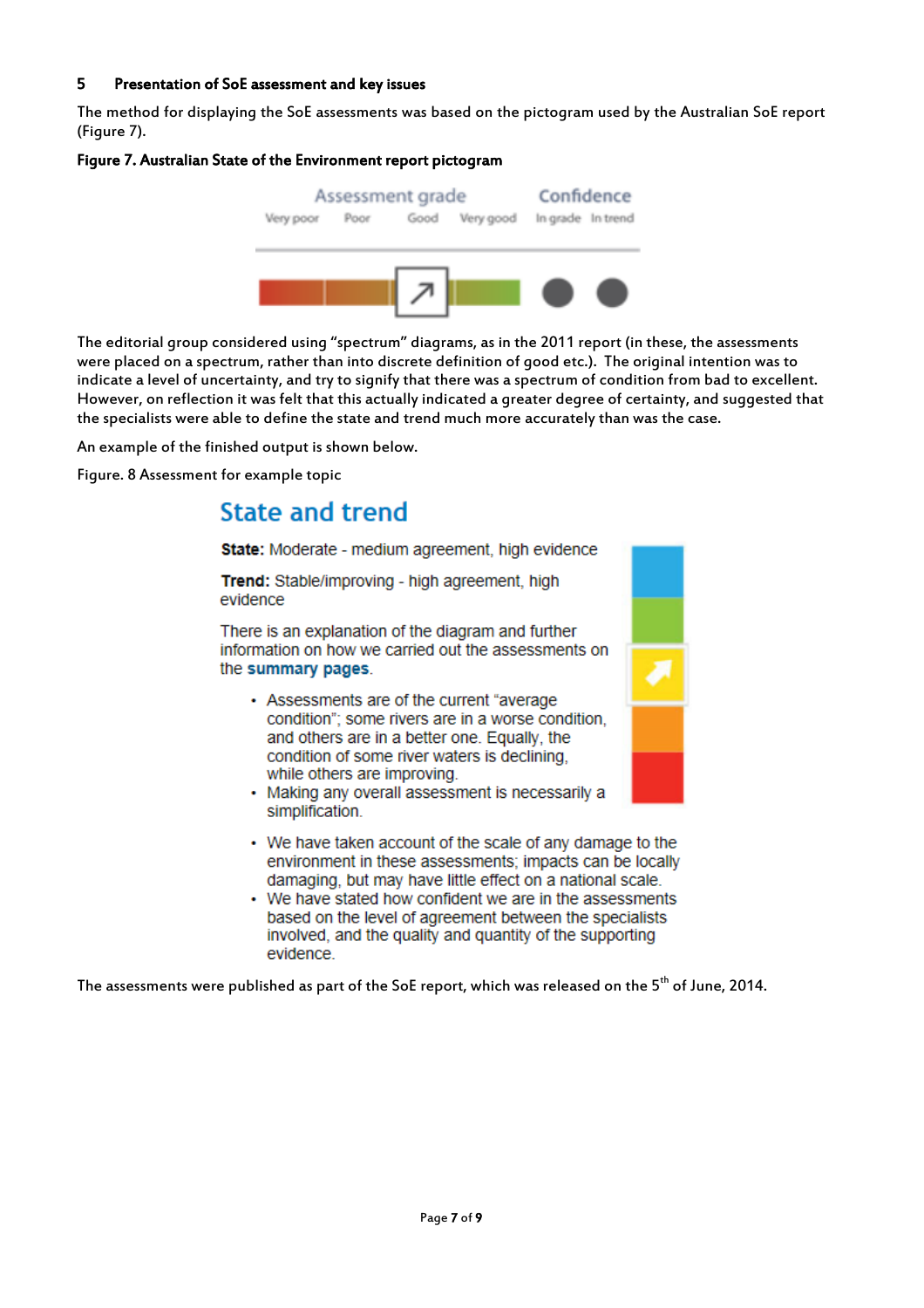## 6 Critique

The assessment of key environmental issues formed an integral part of the SoE report, and provide clear and concise information to the public and policy makers on the condition and trend of the environment.

There was a good level of buy-in from relevant specialist groups, and a high degree of praise for the process, "you chaired the meeting very well" (Health Protection Scotland), "I found the process interesting and enjoyable" (University of Aberdeen), "the group discussion was challenging, but I think the final output reflects our views well' (Scottish Environment Protection Agency).

The main weakness of any expert-led process lies in ensuring the specialist groups reflect accurately the opinions of the wider scientific/policy community. Although significant effort was made to encourage participation from across the science community, there were gaps both in knowledge and in perspective. A particular shortcoming was our lack of success in getting participants from the non-governmental sector. Despite considerable effort and encouragement, it was difficult to get sufficient time from leads in this sector, and only a small number of NGOs were represented on the final groups.

There was also a gap in the coverage of topics – twenty-one topics were assessed, with eight not assessed. We believe that an assessment method could have been developed which was appropriate for six of the eight topics, but there was insufficient time to agree a method.

An objective of the process was to develop a list of primary and secondary pressures, and use this to inform and structure the SoE report. Due to the sequencing of the work this wasn't possible, and the pressure list was not directly used to structure each section (although the output from the process was used by authors to write the topics, we did not enforce a common structure). This was a missed opportunity, and will be considered in future iterations of the SoE report.

The list of pressures and drivers provided to the specialists were biased by the backgrounds of the editorial group members; although every effort was made to ensure they were balanced, in hindsight the list still contains some biases. The assessment process did clarify what constituted a primary and secondary pressure, but different specialist groups still took sufficient different approaches to make combining the overall list of pressures difficult. A tighter definition and more rigorous stance in the meetings would make the final output more useful.

As a result, the combined lists of pressures and drivers haven't been published on SEWeb, due to the variation ion approach. They are available for use by partners, and SEPA is currently (July, 2015) using the pressure list to help shape SEPA's corporate priorities.

The outputs of the process have been shared with the editorial group of the European Environment Agency's SoE report, and they were impressed by the process we have followed, and are particularly keen to discuss how we incorporated "uncertainty" in our assessments. We will be following up this discussion for the next phase of the SoE report.